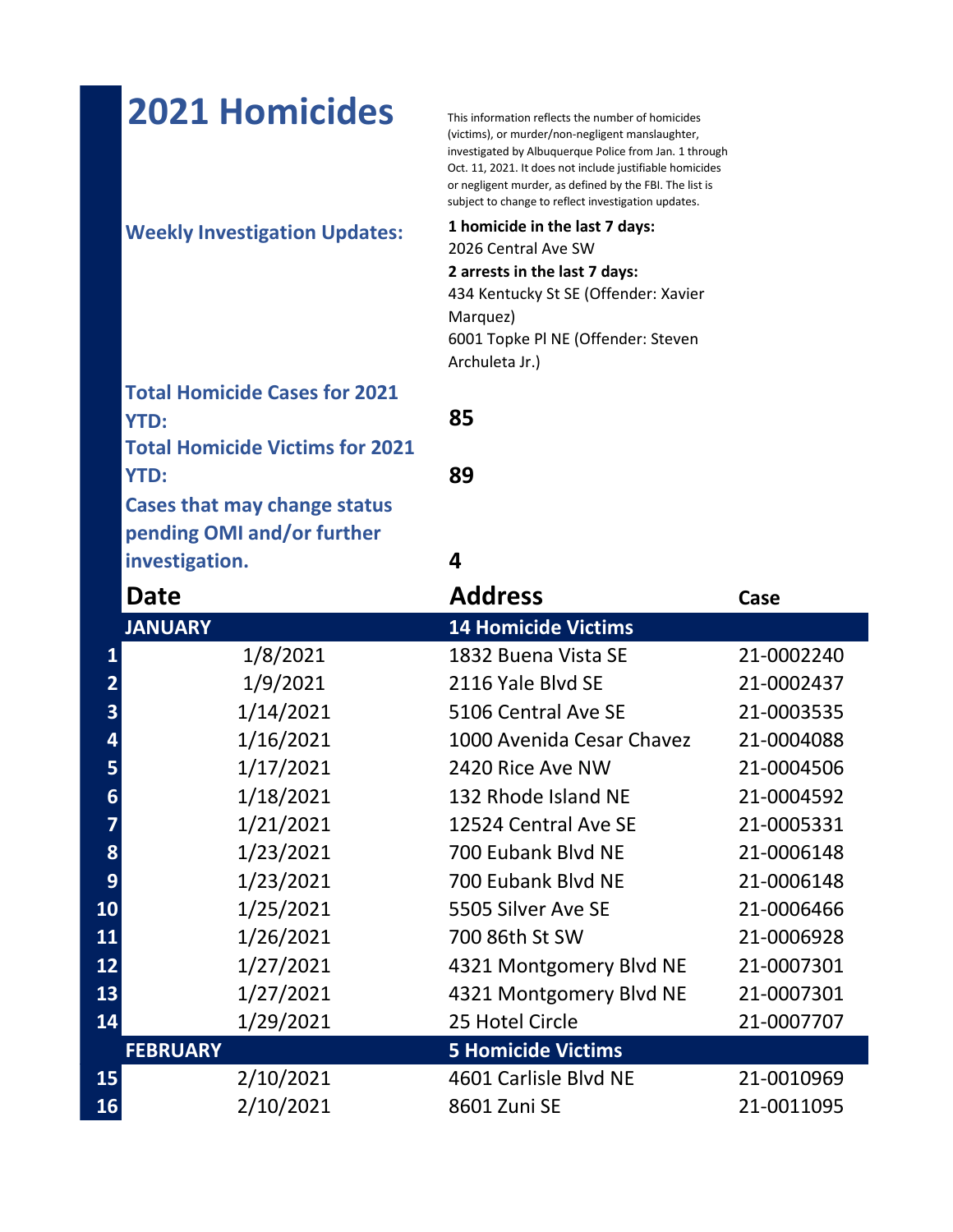| 17 | 2/11/2021    | 450 Timothy Ct SW          | 21-0011241 |
|----|--------------|----------------------------|------------|
| 18 | 2/11/2021    | 6512 Jade Park Ave NE      | 21-0011295 |
| 19 | 2/16/2021    | 75 Hotel Circle NE         | 21-0012582 |
|    | <b>MARCH</b> | <b>7 Homicide Victims</b>  |            |
| 20 | 3/5/2021     | 701 Central Ave NE         | 21-0017195 |
| 21 | 3/5/2021     | 2400 Sunport Blvd SE       | 21-0017203 |
| 22 | 3/7/2021     | 6600 Menaul Blvd NE        | 21-0017874 |
| 23 | 3/23/2021    | 7407 Central Ave NE        | 21-0022315 |
| 24 | 3/25/2021    | 4400 Pan American Freeway  | 21-0022726 |
| 25 | 3/28/2021    | 700 1st St SW              | 21-0023348 |
| 26 | 3/30/2021    | 1000 Louisiana Blvd SE     | 21-0024178 |
|    | <b>APRIL</b> | <b>13 Homicide Victims</b> |            |
| 27 | 4/2/2021     | 601 Paisano St NE          | 21-0024885 |
| 28 | 4/3/2021     | 7829 Pinewood Dr NW        | 21-0025233 |
| 29 | 4/5/2021     | 13001 Singing Arrow Ave SE | 21-0025743 |
| 30 | 4/6/2021     | 515 Utah St SE             | 21-0025985 |
| 31 | 4/11/2021    | 13317 Central Ave NE       | 21-0027027 |
| 32 | 4/11/2021    | 1358 Wyoming Blvd NE       | 21-0027761 |
| 33 | 4/12/2021    | 25 Hotel Circle            | 21-0027761 |
| 34 | 4/16/2021    | 7407 Central Ave NE        | 21-0028912 |
| 35 | 4/17/2021    | 1315 Menaul Blvd NE        | 21-0029212 |
| 36 | 4/21/2021    | Westgate Heights Park SW   | 21-0030272 |
| 37 | 4/22/2021    | 8319 Central Ave NE        | 21-0030790 |
| 38 | 4/23/2021    | 801 Locust NE              | 21-0031033 |
| 39 | 4/24/2021    | 1208 Chama St NE           | 21-0031390 |
|    | <b>MAY</b>   | <b>9 Homicide Victims</b>  |            |
| 40 | 5/1/2021     | 1924 Second St NW          | 21-0033288 |
| 41 | 5/12/2021    | 9547 Sun Dancer Dr NW      | 21-0036259 |
| 42 | 5/12/2021    | 8300 Constitution Ave NE   | 21-0036433 |
| 43 | 5/12/2021    | 8300 Constitution Ave NE   | 21-0036433 |
| 44 | 5/12/2021    | 8300 Constitution Ave NE   | 21-0036433 |
| 45 | 5/15/2021    | 13300 Central Blvd NE      | 21-0037247 |
| 46 | 5/23/2021    | 9927 Rio Madre Ave SW      | 21-0039434 |
| 47 | 5/28/2021    | 8728 Spring Sage Ct SW     | 21-0041018 |
| 48 | 5/29/2021    | 223 63rd St NW             | 21-0041198 |
|    | <b>JUNE</b>  | <b>12 Homicide Victims</b> |            |
| 49 | 6/6/2021     | 7300 Blue Avena St SW      | 21-0043487 |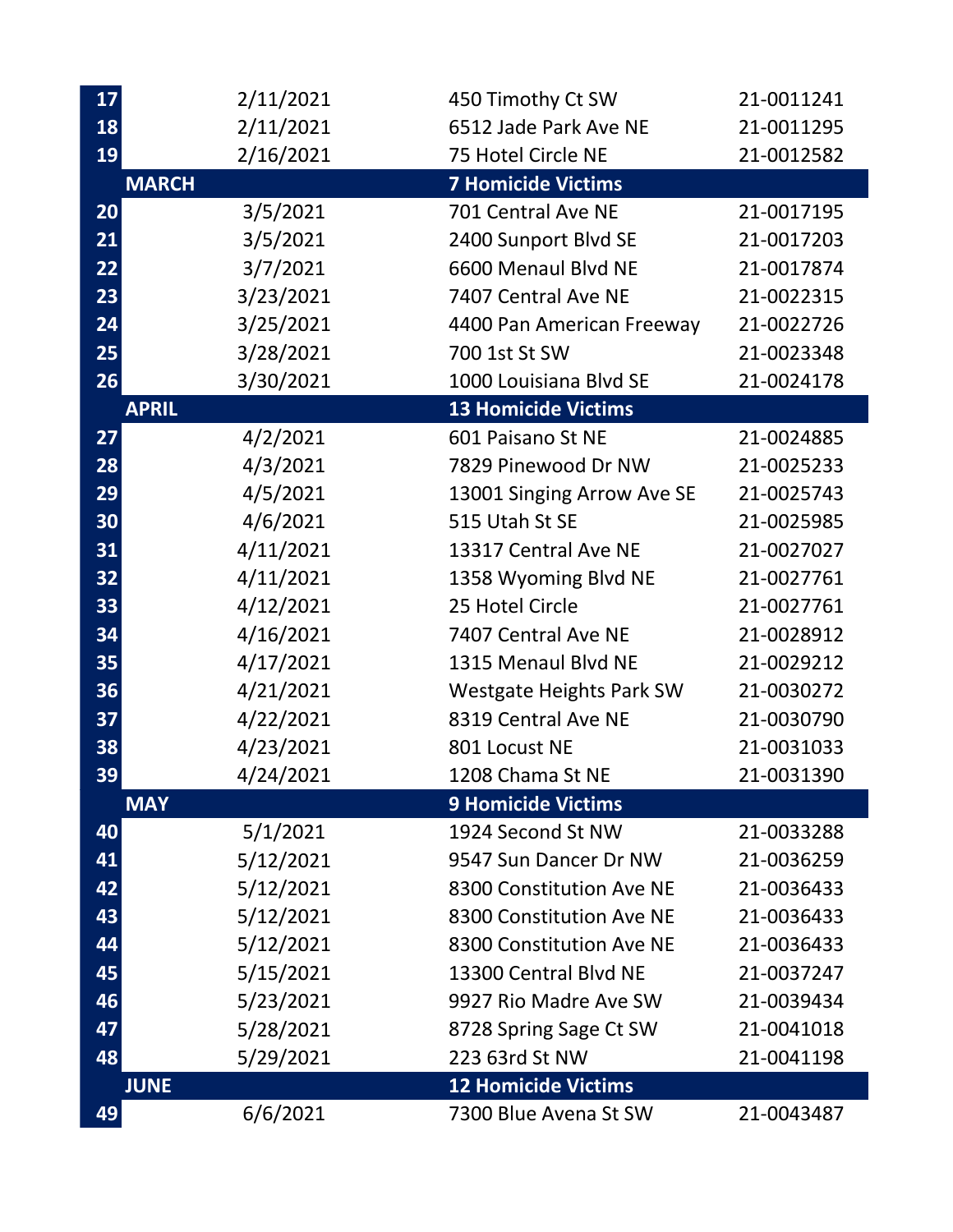| 50 | 6/6/2021         | 421 Broadway Ave SW        | 21-0043477 |
|----|------------------|----------------------------|------------|
| 51 | 6/7/2021         | 1515 Columbia SE           | 21-0043877 |
| 52 | 6/12/2021        | 13403 Central Ave NE       | 21-0045381 |
| 53 | 6/14/2021        | 2001 Candelaria Rd NE      | 21-0045877 |
| 54 | 6/16/2021        | 6441 Western Trail NW      | 21-0046586 |
| 55 | 6/17/2021        | 6012 Iliff Rd NW           | 21-0046757 |
| 56 | 6/20/2021        | 528 Vassar Dr SE           | 21-0047821 |
| 57 | 6/20/2021        | 129 Pennsylvania St NE     | 21-0047835 |
| 58 | 6/21/2021        | 6015 Iliff Rd NW           | 21-0047909 |
| 59 | 6/27/2021        | 5920 Osuna Rd NE           | 21-0049793 |
| 60 | 6/29/2021        | 809 San Pedro Dr SE        | 21-0050589 |
|    | <b>JULY</b>      | <b>11 Homicide Victims</b> |            |
| 61 | 7/1/2021         | 4700 Paseo Del Norte NE    | 21-0050989 |
| 62 | 7/2/2021         | 421 Tennessee St NE        | 21-0051317 |
| 63 | 7/2/2021         | 415 Grove St SE            | 21-0051599 |
| 64 | 7/4/2021         | 315 Lansing Dr SW          | 21-0052088 |
| 65 | 7/5/2021         | 10201 Arroyo Crest Dr NW   | 21-0052121 |
| 66 | 7/10/2021        | 320 Central Ave SW         | 21-0053641 |
| 67 | 7/10/2021        | 1400 Cardenas Dr SE        | 21-0053781 |
| 68 | 7/21/2021        | 6001 Topke Pl NE           | 21-0057140 |
| 69 | 7/25/2021        | 4248 Eubank Blvd NE        | 21-0058095 |
| 70 | 7/29/2021        | 1720 Central Ave SE        | 21-0059266 |
| 71 | 7/31/2021        | 1009 Cuatro Cerros SE      | 21-0059956 |
|    | <b>AUGUST</b>    | <b>10 Homicide Victims</b> |            |
| 72 | 8/1/2021         | 3200 Central Ave SE        | 21-0060173 |
| 73 | 8/3/2021         | 715 Gold Ave SW            | 21-0060738 |
| 74 | 8/3/2021         | 1000 Avenida Cesar Chavez  | 21-0060745 |
| 75 | 8/8/2021         | 100 Aerospace Parkway SW   | 21-0062231 |
| 76 | 8/12/2021        | 2105 Louisiana Blvd NE     | 21-0063640 |
| 77 | 8/13/2021        | 1101 Park Ave SW           | 21-0063843 |
| 78 | 8/15/2021        | 8614 Central Ave SE        | 21-0064462 |
| 79 | 8/19/2021        | 511 Bridge Blvd SW         | 21-0065365 |
| 80 | 8/27/2021        | 443 Texas St NE            | 21-0067663 |
| 81 | 8/28/2021        | 500 Tennessee St NE        | 21-0067945 |
|    | <b>SEPTEMBER</b> | <b>6 Homicide Victims</b>  |            |
| 82 | 9/9/2021         | 200 Tramway Blvd SE        | 21-0071722 |
| 83 | 9/19/2021        | 9701 Central Ave NW        | 21-0074628 |